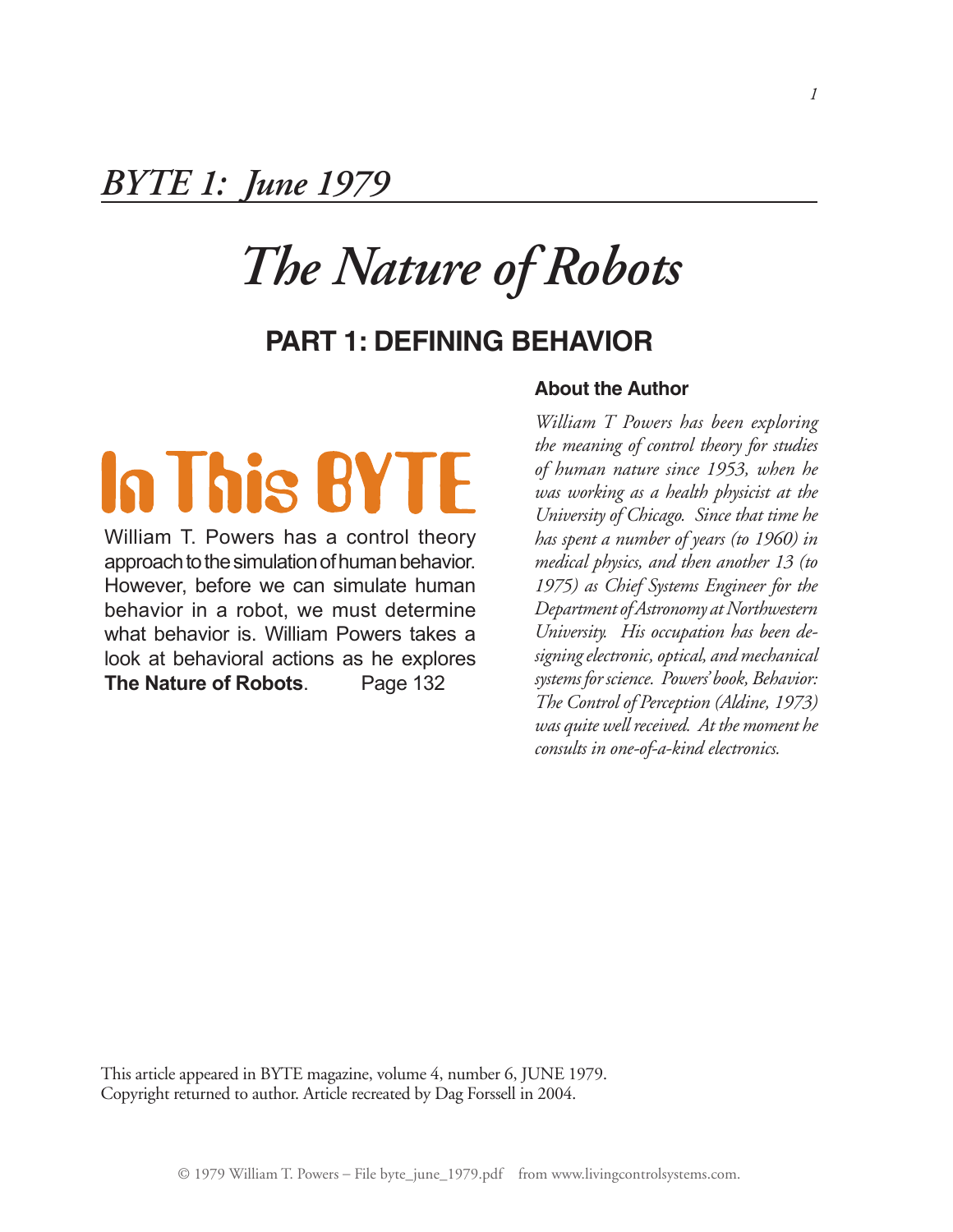# *The Nature of Robots*

#### **Part 1: Defining Behavior**

scientific revolution is just around the corner, and anyone with a personal computer can participate in it. The last time this happened, 250 years ago, the equipment was the homebrew telescope and the subject was astronomy. Now, astronomy belongs just as much to amateurs as to professionals. This time the particular subject matter is human nature and in a broader scope, the nature of all living systems. Some ancient and thoroughly accepted principles are going to be overturned, and the whole direction of scientific investigation of life processes will change. *A*

The key concept behind this revolution is control theory. Control theory has been developing for almost 40 years, and has already been proposed (by Norbert Wiener) as a revolutionary concept. It has not been easy, however, to see just how control theory can be made part of existing scientific approaches although many people have tried. Most of these attempts have tried to wedge control theory into existing patterns of thought. To apply any new idea in such a way, while ignoring the new conceptual scheme made possible, is to deny the full potential of the new idea.

Many life scientists who have tried to use control theory have tried to imitate the engineering approach, dealing with human beings as part of a man-machine system instead of complete control systems in their own right. Others have used control theory directly to make models of human and animal behavior, but have concentrated on minor subsystems, failing to see that the organism as a whole can be dealt with in terms of the same principles. The result has often been a strange mixture of concepts—a patchwork instead of a system.

Strangely enough, many engineers who do understand control theory haven't done much better. Here the problem is that these engineers tend to accept the basic concepts developed by biologists and psychologists, and to use control theory to explain cause-effect relationships they are told exist—but which in fact do not exist. We will start this development by looking at something called *behavior*, which biologists and psychologists have assured engineers is very important, thereby leading the engineers astray.

What is all this supposed to mean? A lot is meant, though in different ways. Roboticists, for example, are trying to develop machines which will imitate human organization, and so are the artificial intelligence experimenters. But from whence came the description of the system they are trying to model? Basically, it came from the life sciences. If the life sciences are using the wrong model, it would be essential to know that before much more labor is invested in imitating an imaginary creature.

Perhaps the most general reason control theory is interesting is that it concerns people. There aren't many sciences left in which important discoveries can be made by amateurs working at their own tables. Control theory opens up an entirely new field of experimentation, a kind that has never been done before in psychology or any other life science.

All that is needed by amateurs who want to participate in these developments is a basic grasp of control theory, an understanding of the procedures that go with it, some basic equipment, and curiosity about human nature. I shall now provide the first two items on that list. The rest is up to you.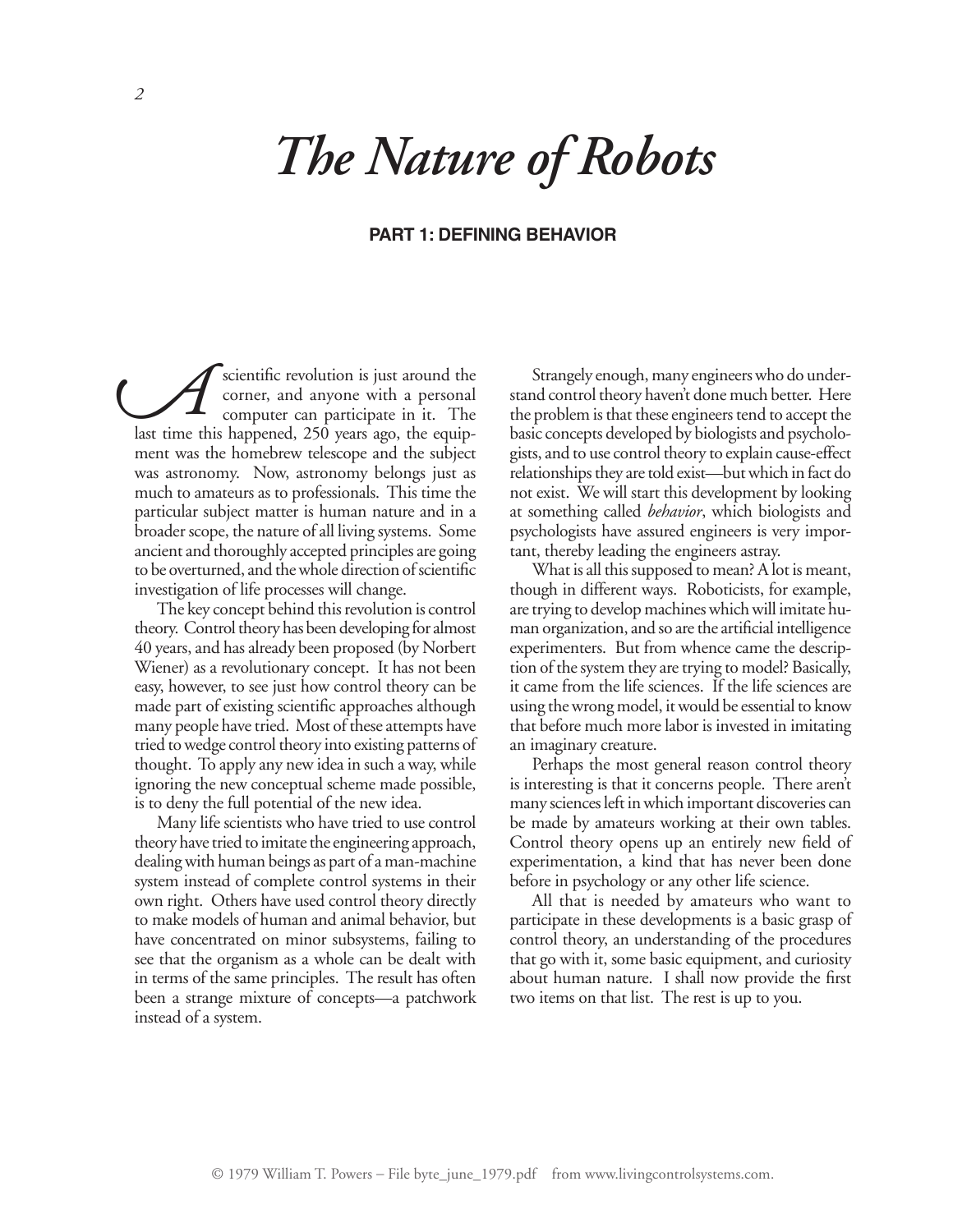#### **The Problem With Behavior**

The word *behavior* is used frequently—we hear about behavioral science, behavior modification, behavior therapy. For example, *Science News* now has a "Behavior Column"; it was formerly the publication's "Psychology Column". An innocent bystander might conclude that any word this important must have a universally accepted definition, but that is not true. Behavior is a slippery concept.

Here is an example of a person behaving. Chip Chad is seated in front of a teletypewriter pounding keys. What is he doing?

Is he alternately tensing and relaxing muscles in his arms? Yes. Is he moving his fingers up and down? Yes. Is he typing strings of symbols? Yes. Is he adding a return instruction that he forgot at the end of a subroutine? Yes. Is he writing a program for plotting stock market prices? Yes. Is he making a little extra money for a vacation? Yes. Is he justifying his hobby to his family? Yes.

Clearly, each description of what Chip is doing is, in fact, an accurate description of the very same collection of actions. Which one, then, is Chip's behavior? Obviously, they all are expressions of behavior.

Suppose Chip decides that he really doesn't need a subroutine, and substitutes a jump instruction for the return. Now, he is writing the program—obviously the same program—by using a different behavior. Or suppose he buys an input device, and continues working on the subroutine by speaking letters into a microphone. Now he is using different muscles and movements, but he is still doing the same behaviors farther down the list. How could he be doing the same thing by means of doing something different?

Or consider Chip driving a car along a straight road. He is consciously steering. This happens to be a gusty March day, and every five minutes the wind changes speed and direction. Chip is an experienced driver, and continues to steer the car down the road in a straight line. If we look at what his arms are doing, however, we find that they are moving the steering wheel in an apparently random pattern, now centered, now far to the right, now far to the left. Somehow he is managing to produce a constant steering-thecar behavior by means of a behavior that is widely varying. The path of the car doesn't correlate with the position of the steering wheel at all.

Scientists have always thought of behavior as the final product of activity inside the organism. The brain sends commands to the muscles, which create forces, which produce movements, which generate the stable and repeatable patterns we recognize as behavior. There is, in principle, a chain of cause and effect, with the events at the end of the chain being caused by the events at the beginning. Such scientists would say that in the example with Chip at the computer keyboard, we were simply attending to various stages in that chain.

How does that picture fit in with Chip's driving the car in a straight line? The direction in which the car is going is affected by his movements of the steering wheel, and is farther out along the chain of causes and effects. But the wind adds its effects on the direction of the car *after* Chip's effects in the chain. Somehow he is varying his actions so that when their effects are added to the effects of the randomly varied wind, the result is something constant. If we had been thinking of driving the car in a straight line as Chip's behavior, we have to revise that idea: the direction of the car depends just as much on the wind as on Chip.

It may seem that we have simply moved our definition of behavior closer to Chip. But consider *how* he moves the steering wheel. The wheel moves when the forces reflected from the front wheels do not exactly balance the forces created by his muscles. As the car goes along, the roadbed tilts and various bumps and dips cause changes in the reflected forces. The wheel may be turned far to the right, into the crosswind, on the average, but maintaining the wheel in that position requires that his muscles be constantly changing tension, as the reflected steering wheel forces fluctuate. We have the same problem as before: Chip produces a varying output that affects the steering wheel, but the steering wheel is also being affected by forces that are independent of what Chip is doing with his muscles. Yet the *sum* of the muscle forces and those extraneous forces is zero, except when the steering wheel is changing position.

Even if we back up another step and call Chip's muscle tensions his behavior, we have trouble. Muscles are made to contract by signals from the nervous system, but muscles don't respond the same amount to a given signal every time they are used. They fatigue; other muscles interfere with them; joint angles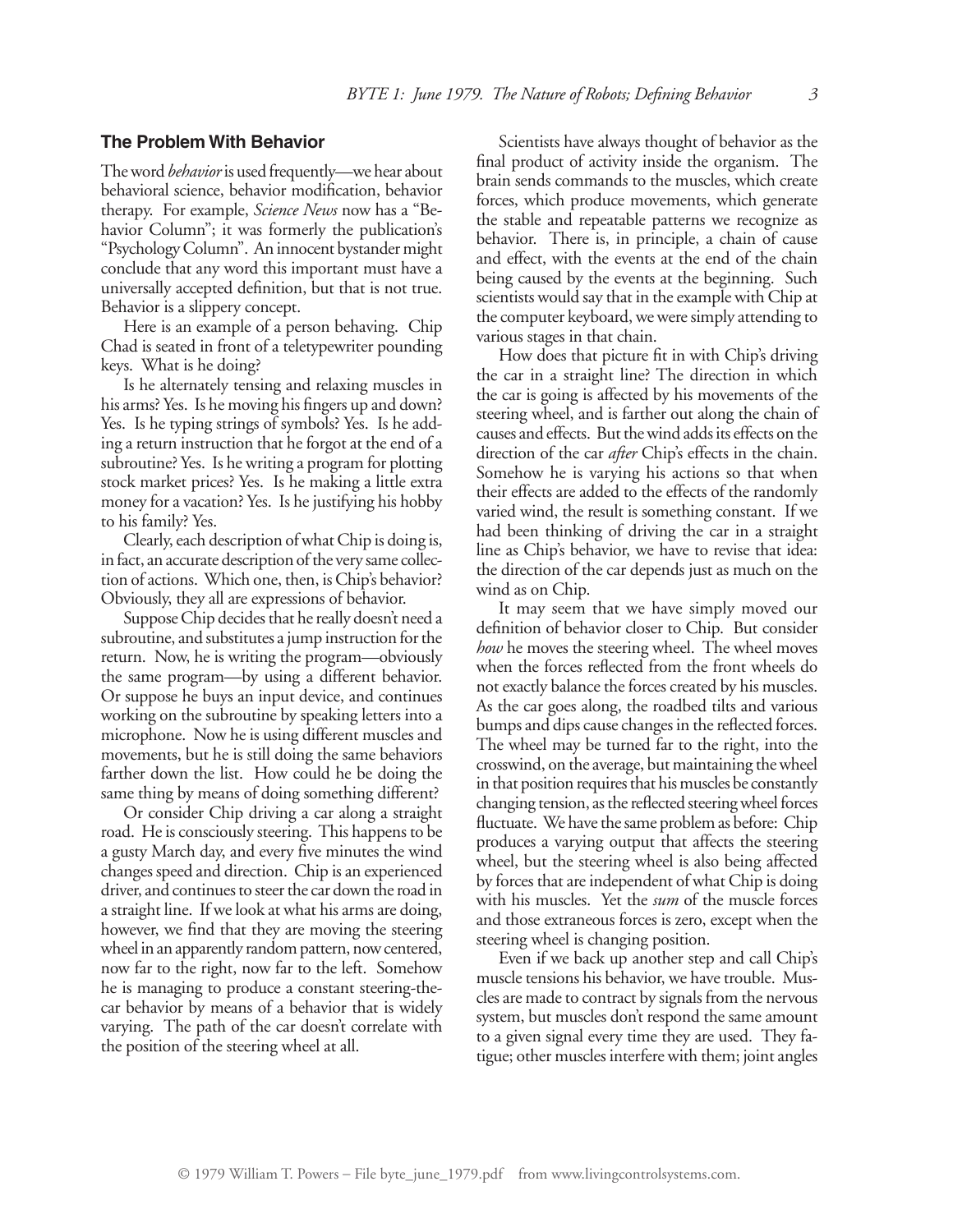change so that a given muscle tension can produce different amounts and directions of force. The only *behavior* that Chip produces which can be attributed entirely to Chip and not in part to his environment consists of the nerve signals that leave his nervous system and enter his muscles.

If we want to be completely accurate about Chip's behavior, we should consider the output signals from his nervous system, and leave everything else in his environment. That is what we will do, but by doing that we create the biggest problem of all.

A scientist studying a behavior hopes to learn enough about its rules to predict when it will occur. Under the old approach, this means varying factors in the environment and looking for behaviors that correlate with those variations. But if we try to describe behavior in terms of the output signals from the nervous system, all correlations disappear. Oh, maybe we have a knee jerk or a sneeze left over, but we have lost all the regularities that give us some reason to talk about behavior in the first place. We would never guess, from looking at Chip's neural signal outputs, that the result of them would be a straight path of a car that is being forced one way and another by a variable crosswind.

When you pause and reflect upon what has been covered so far, you will realize that we are already deep into control theory, even though we haven't discussed it by name yet. We have dealt with the subject as such because the discussion concerns a fundamental difficulty with the very concept of behavior, especially the concept that behavior is the final product of an organism's inner activities. As we see how this difficulty gets resolved, we will be forced into control theory no matter how we approach the solution. One reason biologists or psychologists have not developed control theory is that they have clung stubbornly to the idea that behavior is part of a causal chain that starts in the nervous system (or in stimuli that cause activity in the nervous system) and propagates outward from there according to physical laws of cause and effect. That is why people design robots in the same way, and why those robots have yet to behave in a way that is convincingly alive. In order to solve this problem instead of just brushing it aside, we have to admit that the causal chain in which people have believed for so long simply does not exist, and never has existed.



*Figure 1: The cause and effect chain leading to behavior. The behavior called "driving in a straight line" is anything but simple. Some psychologists speak of behavior as simply being emitted by an organism, but* this is clearly an inadequate concept. Between the nervous system and the stable pattern it appears to produce, disturbances come into play, having just as much effect on the final outcome as the nervous system has. *Nevertheless, the most regularity appears at the end of this chain, and the least at the beginning.*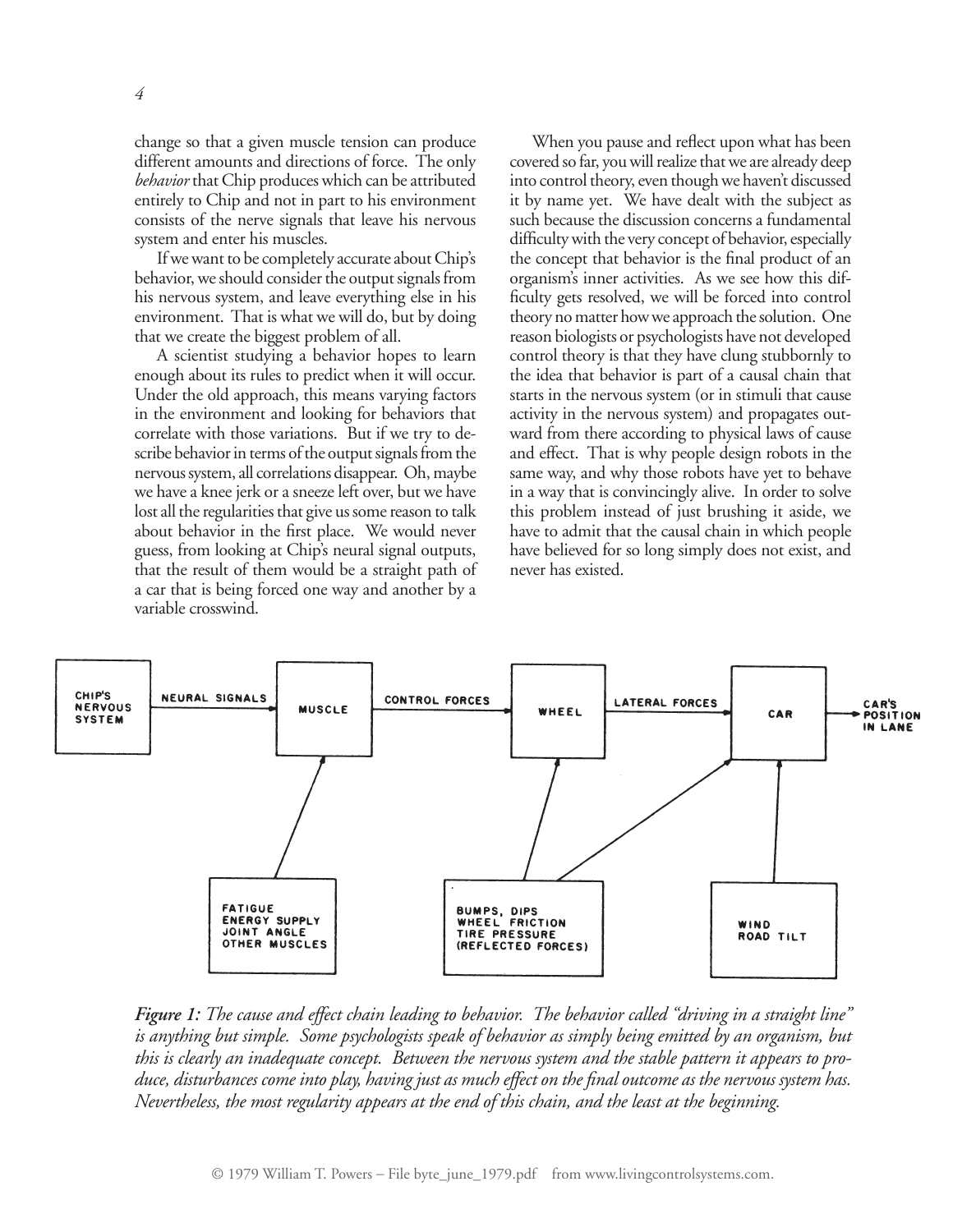

*Figure 2: The old model of behavior. In this old model of behavior, environmental "forces" act on the nervous system to make it produce behavior. The logic of this straight-through,cause and effectchain* is spoiled by the presence of disturbances which act after the last physical output of the nervous system *(ie: neural signals that activate muscles). This cannot be the correct model for stable behavior.*

Figure 1 sums up the problem we are dealing with. At every stage of events following the outputs from Chip's nervous system *disturbances* come into play, adding to the effects that can be traced to the neural signals. As we go farther to the right of the figure, we might expect that any regularities in Chip's output signals would be lost (ie: that each successive variable would show more and more random variations).

Exactly the opposite is true. The farther to the right we go in figure 1, the less random variation occurs. The variable farthest to the right, the relationship of the car to its lane, can remain constant within a few inches for hour after hour. We find that this is the *most* stable variable in the chain, and that as we go backward up the chain toward Chip's nervous system, the random-looking variations get larger and larger. At the beginning of the chain the variations become totally unpredictable.

Consider figure 2; we added the effects of external events on a nervous system. According to the old picture still fundamental to most life sciences, external events act on the physical structure of the nervous system (along with internal events such as changes in body chemistry), and cause outputs to occur. Those outputs have consequences which show up at the end of the chain as behavioral patterns. To study the organization of behavior, you manipulate the external events, and look for regular behaviors that result (of course, you find them).

But in figure 2 we also see those random disturbances. The only way to get away from them is to make sure that the environment remains absolutely stable (ie: that nothing happens which can interfere with behavior). The standard approach requires eliminating those disturbances, for the simple reason that if they are not eliminated, the experimental results disappear into the background noise. Thus by eliminating disturbances as completely as possible, under the guise of establishing standard (ie: control) experimental conditions, some scientists have swept this basic problem under the rug. They have also done away with the principal tool we have for understanding how these systems really work. If there are no disturbances, then the idea of a causeeffect chain running from external events through the organism to behavior seems to hold up, more or less. As soon as natural disturbances are allowed to occur, we find that the *overall* connection from external event to final behavior remains as clear as ever; but, the model of what happens in between falls to pieces with a loud crash.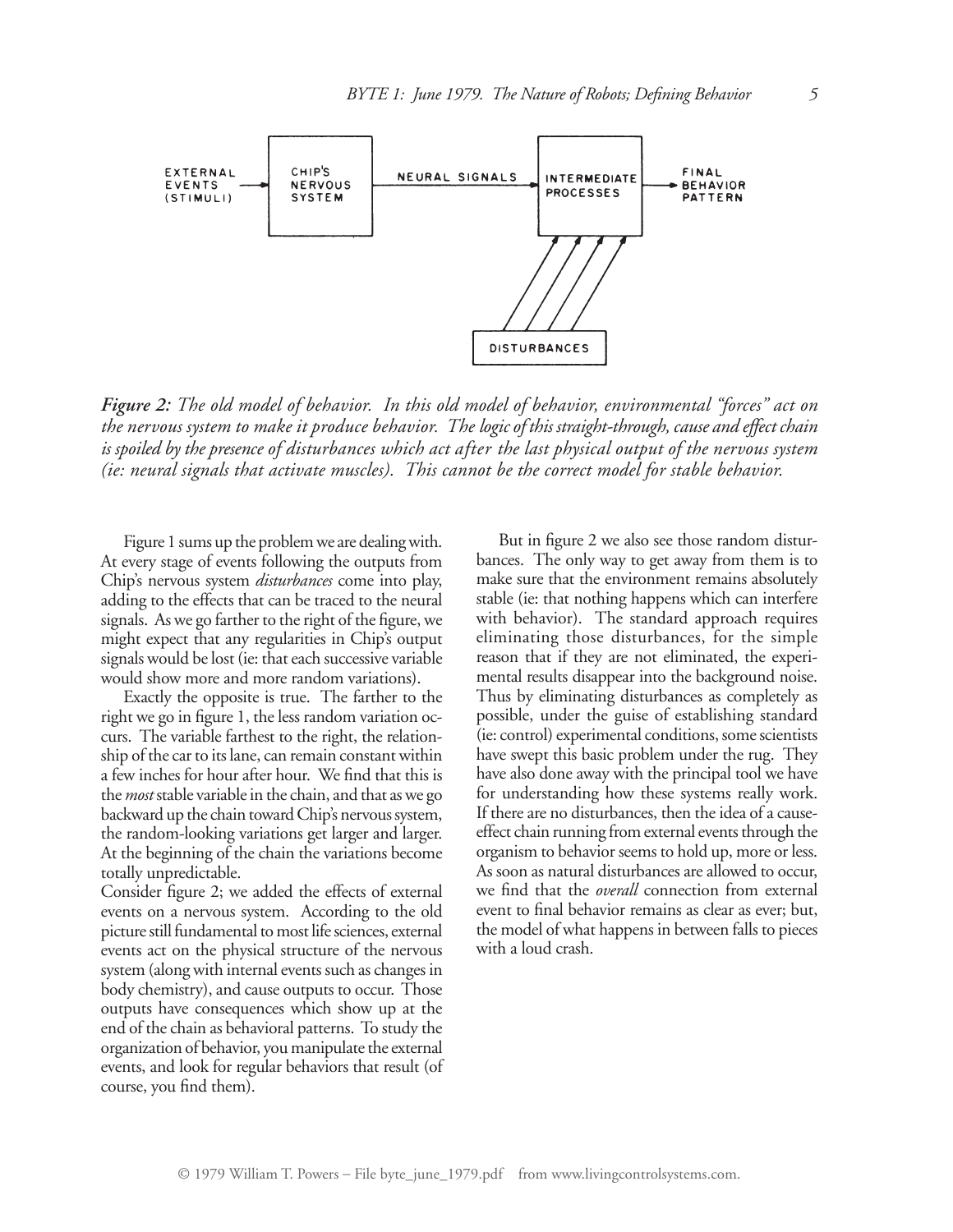

*Figure 3: A slightly different view of the old model of behavior. The principle stimulus involved in driving* a car in a straight line is the position of the car in its lane. This is the same variable that is the measure of behavior. The variable that is the final outcome of Chip's actions is the same variable that provides inputs to the nervous system that is acting. The variable at the causal end of the chain is the same variable found *at the effective end of the chain.*

#### **Closing the Loop**

There seems to be nothing wrong with figure 2; nothing, that is, except that it cannot account for the regularities of behavior. There is something wrong; something has been left out. Let's focus on the final variable in the chain, the position of the car relative to the lane. What variable that could affect Chip's senses, do you suppose, would have the most to do with his manipulations of the steering wheel? The position of the car relative to the lane. This variable is both the consequence of Chip's actions, and the main source of sensory information that could cause him to act (see figure 3).

Psychologists have gone this way before. They have tried to make sense of this situation by supposing that the behavioral variable is somehow different from the stimulus variable. If the position of the car relative to its lane is the behavioral variable, then perhaps the onset of a change in the visual image of the road is the stimulus variable. That leads to the idea of a *chain* of stimuli and responses. The car drifts in its lane; that stimulates Chip's nervous system to make a response, which affects the physical position of the car in its lane, which causes a new change in the stimulus, and so on around and around.

There are several severe difficulties with this explanation. In the first place, there is no way to separate the visual image from the position of the car; these are just two ways of talking about one whole physical situation in which a certain collection of interdependent variables changes simultaneously. The alternation between stimulus and response is completely imaginary, as anyone who drives knows. If causes and effects really were sequential, and chased themselves around and around the loop, it is unlikely that Chip would keep the car on the road for more than ten seconds. I n part 2 we'll do a proper simulation in BASIC, and you will see that when the system is designed to behave sequentially, the result is most likely to be violent oscillations.

There is no reason at all to make an artificial distinction between the position of the car on the road as a behavioral response and as the stimulus which causes the response. Only one physical situation exists, and there is no need to present it in two disguises. The position of the car on the road is both an effect of Chip's actions and the sensory situation which leads (with a little help from Chip) to those actions. There is a closed loop of cause and effect, and the position of the car is just one part of that loop.

Now we begin to draw a diagram of a proper control system. In figure 4, three physical quantities are shown, an *output* quantity, an *input* quantity, and a *disturbing* quantity.

The output quantity corresponds to an output of Chip's that is entirely due to himself (ie: perhaps due to the neural signals reaching his muscles or to some variable farther down the chain of figure 2, revealed when disturbances are known or can be legitimately eliminated).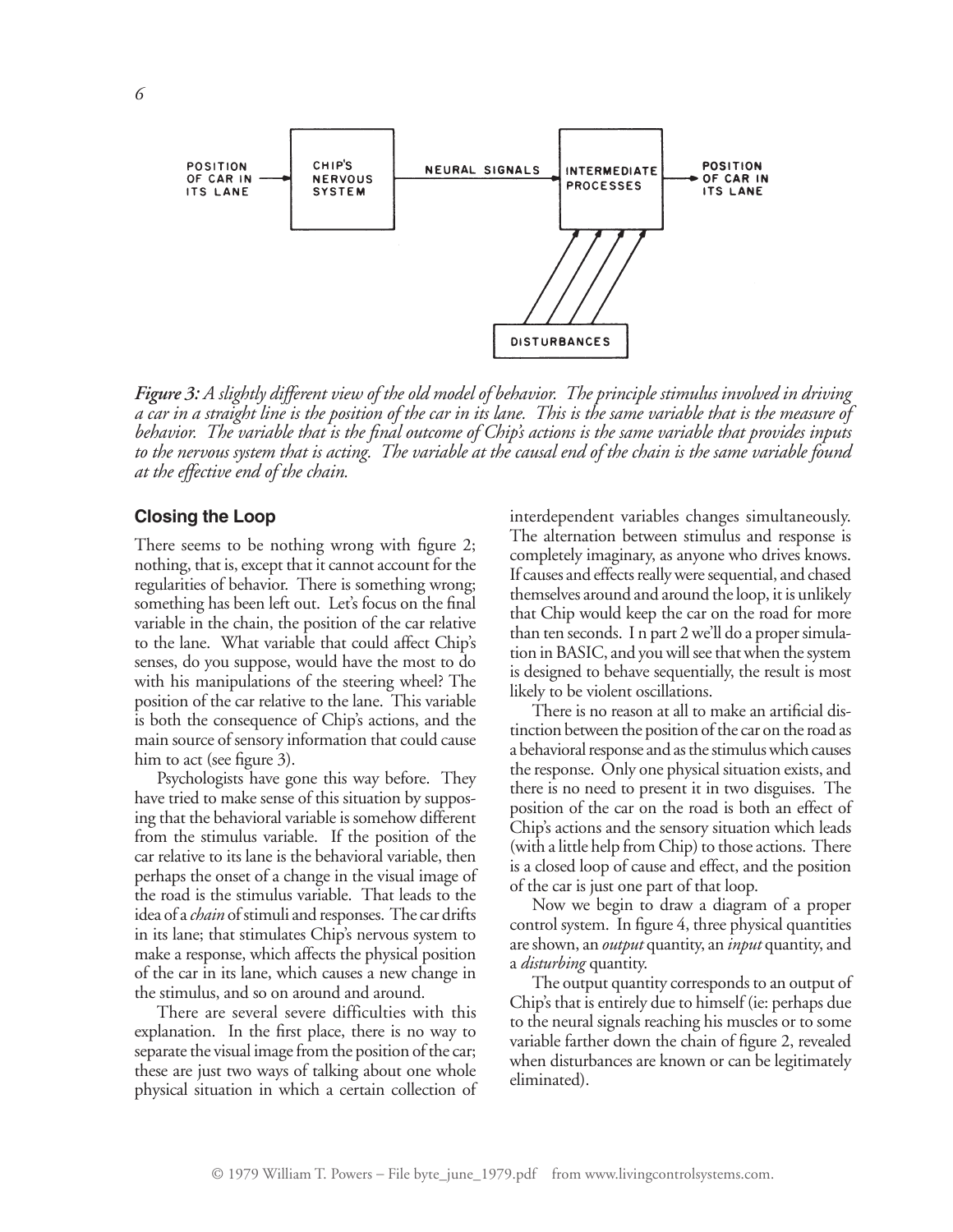

*Figure 4: Closingtheloop. Byrearrangingtherelationships shown in figure 3 and eliminatingtheredundant* appearance of the car position, we create a closed loop diagram. This is the general form of a control system diagram that will be used in this series from now on. The controlled variable is always the input quantity; *the output quantity is the means of control. The single disturbance shown represents the net effective disturbanceif morethan oneis acting at thesametime. The disturbingfunction ischosen to providethe proper net contribution to the input quantity. The feedback function represents links external to the behaving nervous system through which outputs are transformed into contributions to the state of the input quantity.*

The input quantity is the variable that is stabilized by the variations in Chip's output. Thus we call the input quantity, here, the position of the car relative to its lane. Of course, by that we mean whatever it is about that position that can be a sensory input to Chip (ie: probably a visual image of the hood of the car and the road beyond, framed in the windshield).

Between the output quantity and the input quantity is placed a *feedback function*. This function expresses the physical links that exist between Chip's output quantity and the input quantity. In the case of a moving car, if the output quantity were the angle of the steering wheel, which it might be if the angle is also a controlled quantity, then the effect of the wheel angle would be a continual change of car position, and the feedback function would have to include at least one time integration. The feedback function is simply a description of the physical processes which give each magnitude and direction of the output quantity a contribution to the state of the input quantity.

In figure 4 we also include disturbances as an integral part of the diagram of the system. The disturbing quantity in this case would be wind velocity and direction, and the *disturbance function* connecting it to the input quantity would express the way in which aerodynamic laws convert wind velocity into effects on the car's position in its lane.

The state of the input quantity, therefore, can be expressed in terms of all effects which contribute to it. We have shown only the output quantity and the disturbance due to wind. Many other disturbances low tires, or tight wheel bearings, or gradation in the road—could also contribute to the state of the input quantity at the same time. All disturbances, however, can be reduced to a single one, since no matter what the cause of the disturbance, the only effect that matters is the effect on lateral position of the car.

Chip himself can be represented by a function, a function that converts the sensed position of the car into a steering wheel angle. This *system function* (system, being short for behaving system) will surely contain delays, nonlinearities, and even variations of its parameters. At first glance it may seem a terrible oversimplification to reduce a whole human being to a simple input/output box, but the situation isn't that bad. We are centering this diagram around the input quantity, not around Chip as a whole; therefore the "Chip box" does not wholly represent him, but only that part which reacts to changes in the input quantity by altering the output quantity. Furthermore, the Chip box (ie: the system function) is not quite as simple as it seems even after being simplified a great deal.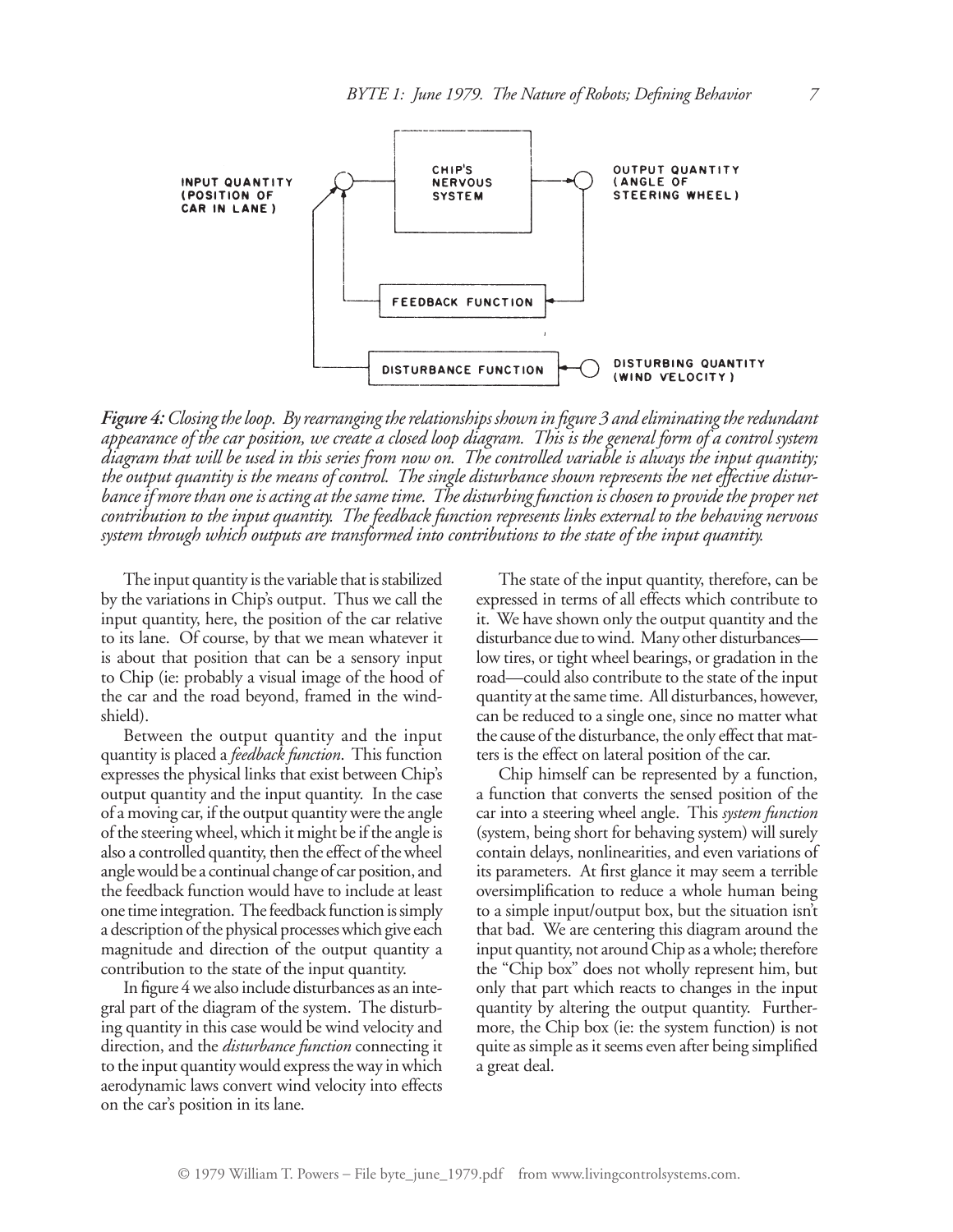The functions connecting the variables in this closed loop can be extremely complex, and even to approach this system analytically will obviously require some approximations. This is not the place to justify every simplification; sometimes complex mathematics are required to reach a simple conclusion. I'll drop some hints along the way about how the simplified model is generated and why it works, but if you really want to get into this, study a text on servomechanism design.

#### **Simulating Chip**

Let us conclude by building a working simulator of Chip driving the car. This is just a hint of what this 4 part series of articles will develop. Building the simulator requires building some special numbers into the program without any explanation at present. The point is to enjoy the simulation, and get used to the idea that everything in a control loop happens at the same time.

We will assume that the steering wheel angle to left or right of center is Chip's output quantity, and that there are no disturbances that can interfere at this point. This output quantity will be called A.

Under the influence of A alone, the car would drift sideways at a rate proportional to A, for small deviations from the center of the lane. Designating the crosswind velocity as W, if W were the only influence acting, the car would drift sideways at a rate proportional to W (in this somewhat oversimplified universe). In the BASIC program we will assume that each iteration corresponds to a fixed amount of elapsed time, so the distance D that the car will drift during any one iteration is simply the sum of the two influences acting on it (line numbers correlate with listing 1):

$$
7 \quad D = K1 * W + K2 * A
$$

The position, I, of the car relative to its lane will change by an amount D on each iteration:

#### $8$  | = | + D

Now I must introduce a detail: if we just had Chip respond proportionally to the deviation of car position, we would have to make his muscles so flabby that hardly any response would occur, unless we wanted to demonstrate selfimmolating oscillations. We have to take care of two destabilizing factors. First, the feedback function is essentially an integrator, and so puts a lag into the control process. This alone

would not cause a problem, but Chip also contains a *transport lag*; he cannot actually produce an output at' the same instant that the input occurs, nor can our program since it is evaluating equations one at a time. The integration lag we take care of by adding to the position I (which Chip senses) the variable D, which is approximately the first derivative of the input quantity. He senses the input quantity with some emphasis on its rate of change, which is actually a realistic model of human perception. This part of the stabilizing of the control action is done in step 9:

9 A1 = K3 \* (I + 0.8 \* D)

We have computed a variable Al, the angle which the wheel would assume if Chip reacted instantly. But to handle the transport lag, we must slow his response, letting only a fraction K5 (between 0 and 1) of it occur during any one iteration. That is what step 10 does:

10 
$$
A = A + K5 * (A1 - A)
$$

This slowing technique will be used in the larger simulator next time. To see how it works, set Al to 10.00, K5 to 0.25, and A to 0, and then simply keep doing step 10 with pencil and paper. A will gradually approach the value of Al from any starting point.

The program in listing 1 asks for a wind velocity, and then proceeds to do ten iterations of the control loop, printing wheel angle A and car position deviation I each time. A positive number means the wind is blowing, the wheel is cocked, or the car has moved to the *right*. If you want to follow the program for more than ten iterations, give it the same wind again. It always starts where it left off.

In part 2, we will begin exploring a model of the kind described in figure 4 and start the somewhat mind boggling task of retraining the intuition to think in closed loop terms instead of straight through cause and effect. There is a *big* difference. We'll see that, in general, control systems control what they sense, not what they do. We'll discover something called a *reference signal*, which functions in a control system exactly the way an inner purpose has always been supposed to function. In part 2, we'll see how perception figures into control. And we'll start working with a more extended BASIC simulator than the tiny one in listing 1. Parts of this simulator will be suitable for building into the computer part of a robot, should anyone want to carry matters that far.  $\blacksquare$